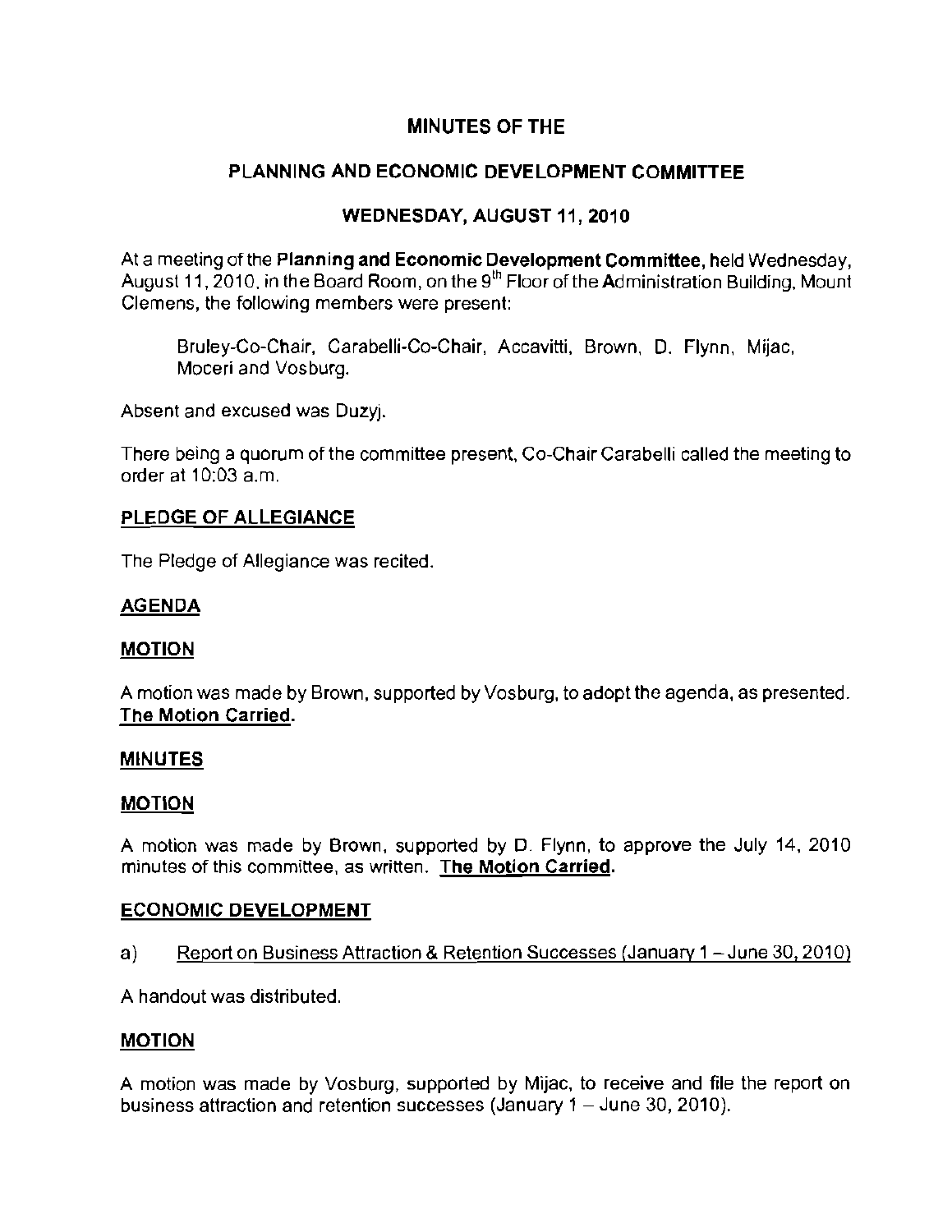Bob Tess overviewed the handout entitled, Macomb County Economic Dev. - 2010 Mid-Year Economic Impact Report.

The following commissioner spoke: Carabelli.

Co-Chair Carabelli called for a vote on the motion and The Motion Carried.

b) Adopt Resolution Regarding Sterling Heights Assembly Plant (offered by Board Chair)

## COMMITTEE RECOMMENDATION - MOTION

A MOTION WAS MADE BY MIJAC, SUPPORTED BY D. FLYNN, TO RECOMMEND THAT THE BOARD OF COMMISSIONERS ADOPT A RESOLUTION THANKING CHRYSLER GROUP, LLC AND THE STERLING HEIGHTS AUTOMOTIVE TASK FORCE FOR ENSURING THAT MIDSIZE VEHICLES WILL CONTINUE TO BE PRODUCED AT STERLING HEIGHTS ASSEMBLY PLANT AND CONGRATULATING THE WORKERS FOR BEING AN ASSET TO THE STERLING HEIGHTS ASSEMBLY PLANT AND MACOMB COUNTY (OFFERED BY BOARD CHAIR). THE MOTION CARRIED.

## COMMUNITY DEVELOPMENT

a) Status Report on Neighborhood Stabilization Program

# MOTION

A motion was made by Moceri, supported by Vosburg, to receive and file the status report on the Neighborhood Stabilization Program.

Mike Rozny gave a PowerPoint presentation that consisted of an outline of activities with respect to the Neighborhood Stabilization Program.

The following commissioners spoke: Carabelli and Vosburg.

Co-Chair Carabelli called for a vote on the motion and The Motion Carried.

b) Monthly Report from Solid Ground

## **MOTION**

A motion was made by Brown, supported by Accavitti, to receive and file the monthly report from Solid Ground. The Motion Carried.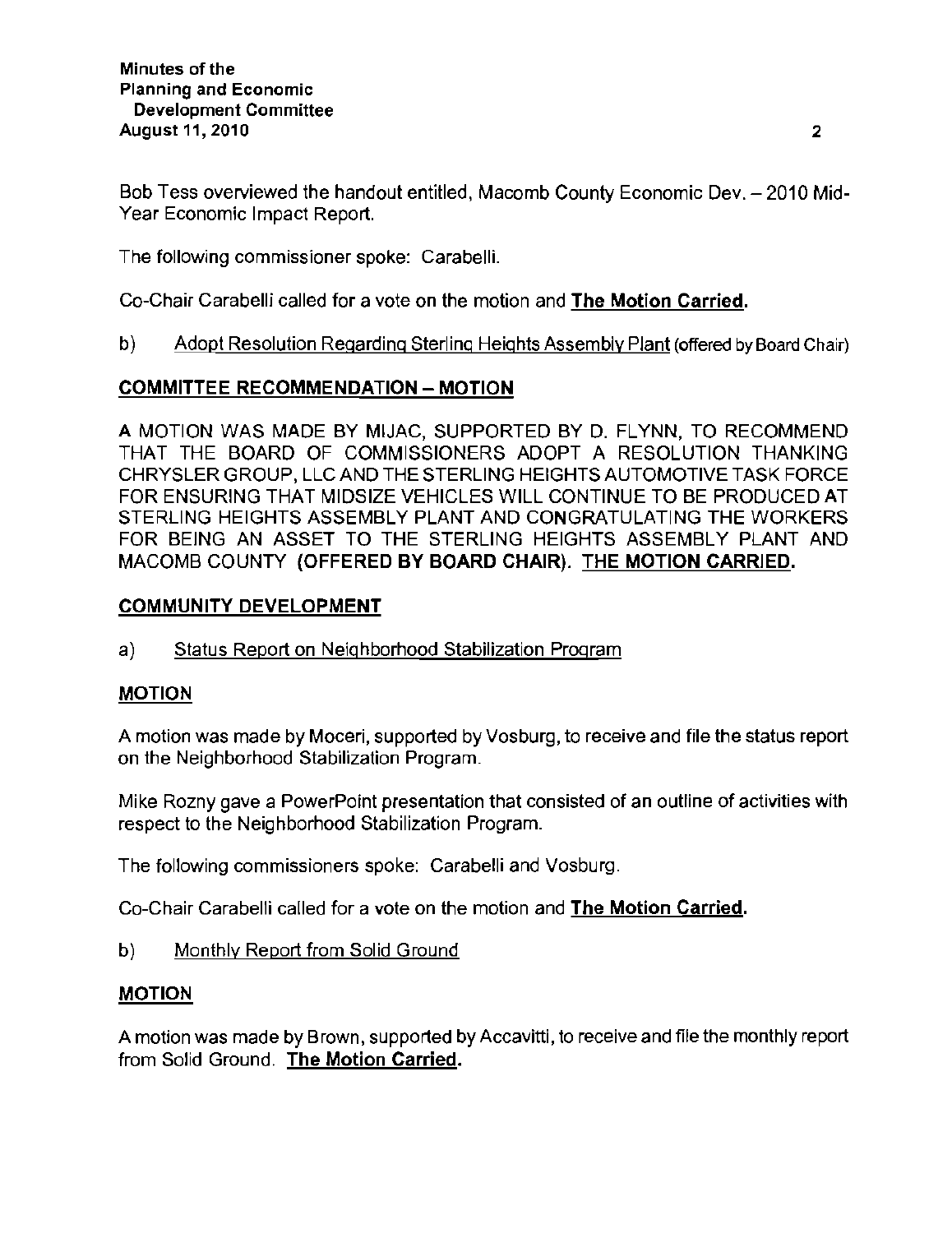## PLANNING

a) Update on County-wide Trail Plan

John Crumm gave an update on the status of trail projects.

#### MOTION

A motion was made by Moceri, supported by Vosburg, to receive and file the August 2010 update on the status of trail projects along the Macomb County 70 mile trail loop.

The following commissioner spoke: Bruley.

Co-Chair Carabelli called for a vote on the motion and The Motion Carried.

## MARKETING & PROMOTION

a) Update on 2010 Macomb Magazine

Commissioners were provided with a copy of the 36-page Macomb County magazine.

#### MOTION

A motion was made by Vosburg, supported by Accavitti, to receive and file the report on the 2010 Macomb Magazine.

**Steve Cassin addressed the committee.** 

Co-Chair Carabelli called for a vote on the motion and The Motion Carried.

#### TOURISM

a) Report on Activities - Tourism Development Specialist

**Kristen Grifka gave a verbal report on her activities.** 

#### **MOTION**

A motion was made by Vosburg, supported by Accavitti, to receive and file the report on the activities of the Tourism Development Specialist.

The following commissioner spoke: Carabelli.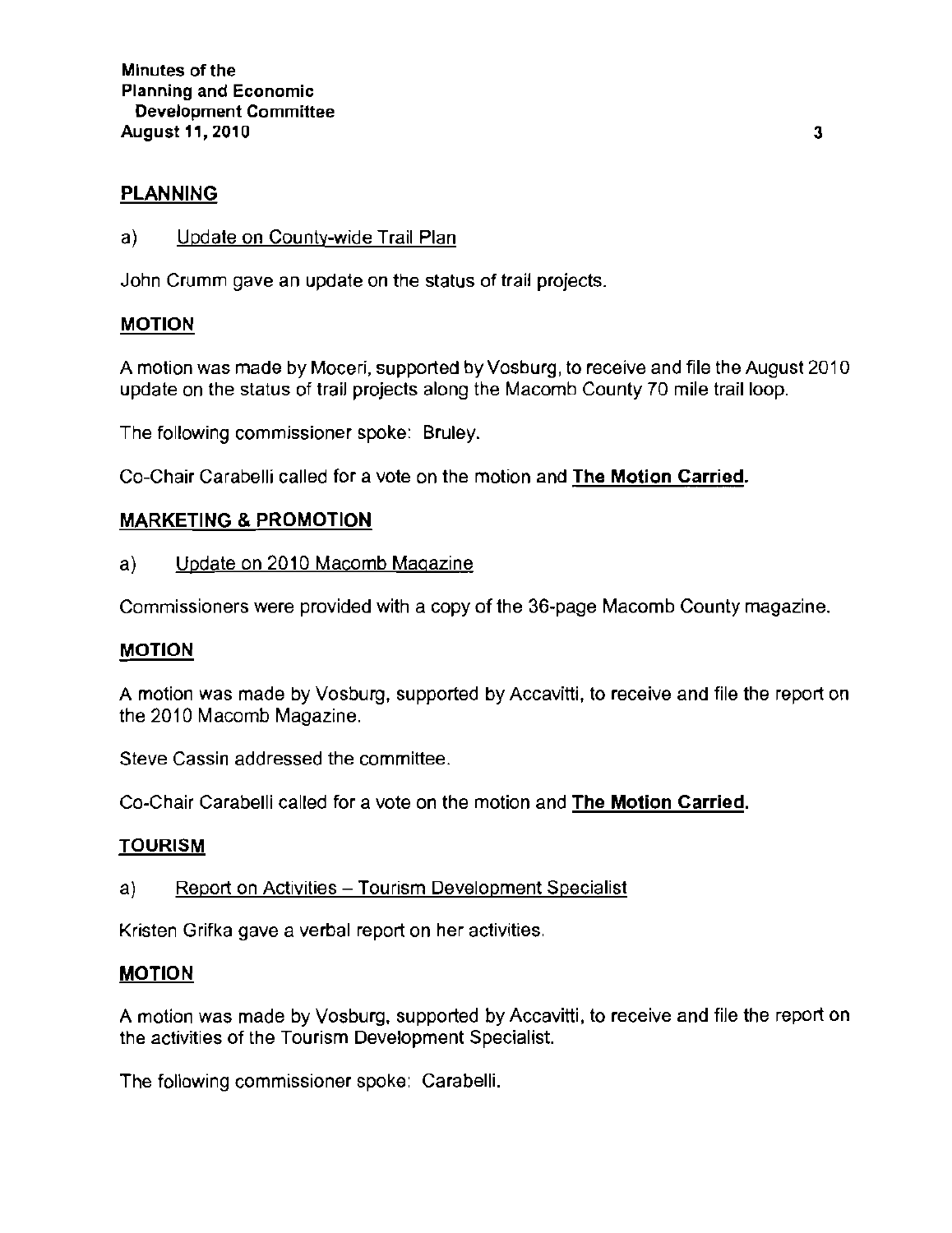Co-Chair Carabelli called for a vote on the motion and The Motion Carried.

## b) Report on Lake St. Clair Appreciation Day

# MOTION

A motion was made by Vosburg, supported by Brown, to receive and file the report on Lake St. Clair Appreciation Day.

Justin Robinson reported on the recently held  $2<sup>nd</sup>$  annual Lake St. Clair Day event.

The following commissioner spoke: Carabelli.

Co-Chair Carabelli called for a vote on the motion and The Motion Carried.

## ADMINISTRATIVE

a) Update on Administrative Staffing

**Steve Cassin introduced Grace Mutua, Ph.D., reassigned former County Extension**  Director for Livingston County who is being placed in his office as a joint venture with MSU **Extension and Macomb County. Her position will be in farmland preservation and agricultural economics.** 

**Dr. Grace Mutua addressed the committee.** 

**The following commissioner spoke: Brown.** 

## MOTION

**A motion was made by Vosburg, supported by Moceri, to receive and file the update on the**  Department of Planning and Economic Development staffing. The Motion Carried.

## b) Request Authorization for Travel to China (November 2010)

## MOTION

A motion was made by Brown. supported by D. Flynn, to authorize departmental travel to **China for economic development attraction purposes; refer to the Finance Committee.**  The Motion Carried.

After the vote, Justin Robinson spoke about the upcoming economic development trip to **China and key focus areas.**